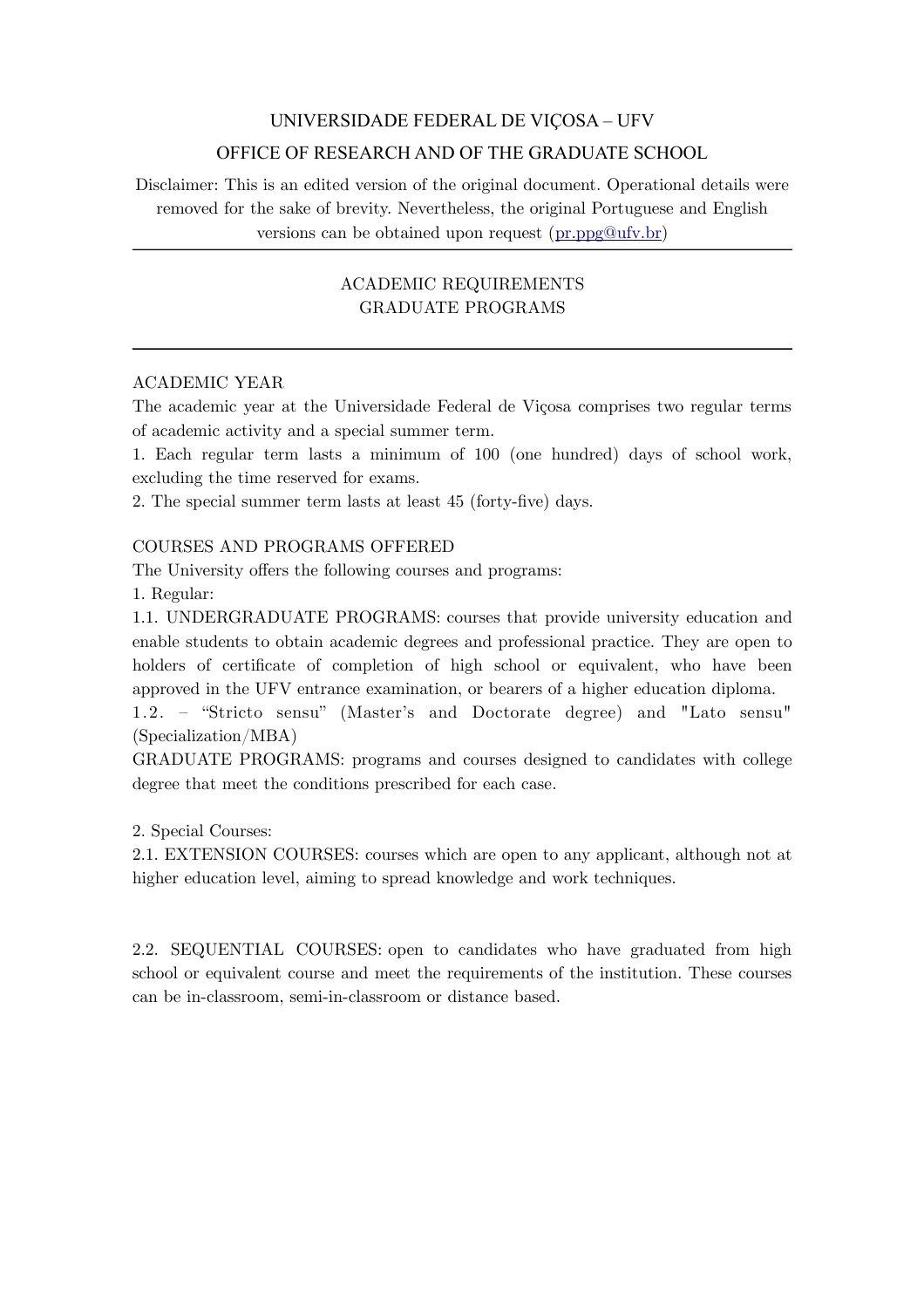#### **OBJECTIVES**

Art. 1 – The *Stricto Sensu* Graduate Programs ofered by the Universidade Federal de Viçosa are intended to provide broad and deep scientifc and cultural background to students, through the developent of research and innovation ability, in diferent branches of knowledge.

#### *STRICTO SENSU* GRADUATE PROGRAMS

Art. 2 – The Stricto Sensu Graduate Programs comprise two levels of training, Master's and Doctoral degrees, which will confer the titles of *Magister Scientiae* (M.Sc.) and *Doctor Scientiae* (D.Sc), respectively.

### CHAPTER I

### GENERAL ORGANIZATION

Art. 3 - The minimum duration of the Master's and Doctoral Programs is one (1) and two  $(2)$  years and maximum of three  $(3)$  and 5 (five) years, respectively, counted from the date of admission.

Art. 4 - In addition to other requirements, students must take courses in the area of concentration (core group of courses defned by each Program) or in other konwledge felds that are related to the Program. The related felds are defned by each Program. § 1 – Courses of the area of concentration are those that characterize the feld of study of the program, while disciplines of the related feld are those that do not belong to this feld, but are considered desirable or necessary to complete the training of students. § 2 - The disciplines in the area of concentration should total at least 50% (ffty percent) of the number of credits required.

...

#### CHAPTER II

### TECHNICAL BOARD OF GRADUATE PROGRAMS

Art. 6 - The Council of Graduate Programs is in charge of the general teaching coordination of the Graduate Programs.

…

Art. 9 - The Council of Graduate Programs is in charge of the following activities: a) preparation of the general schedule of the activities of the graduate programs, which will be submitted to approval by the Board of Teaching, Research and Extension;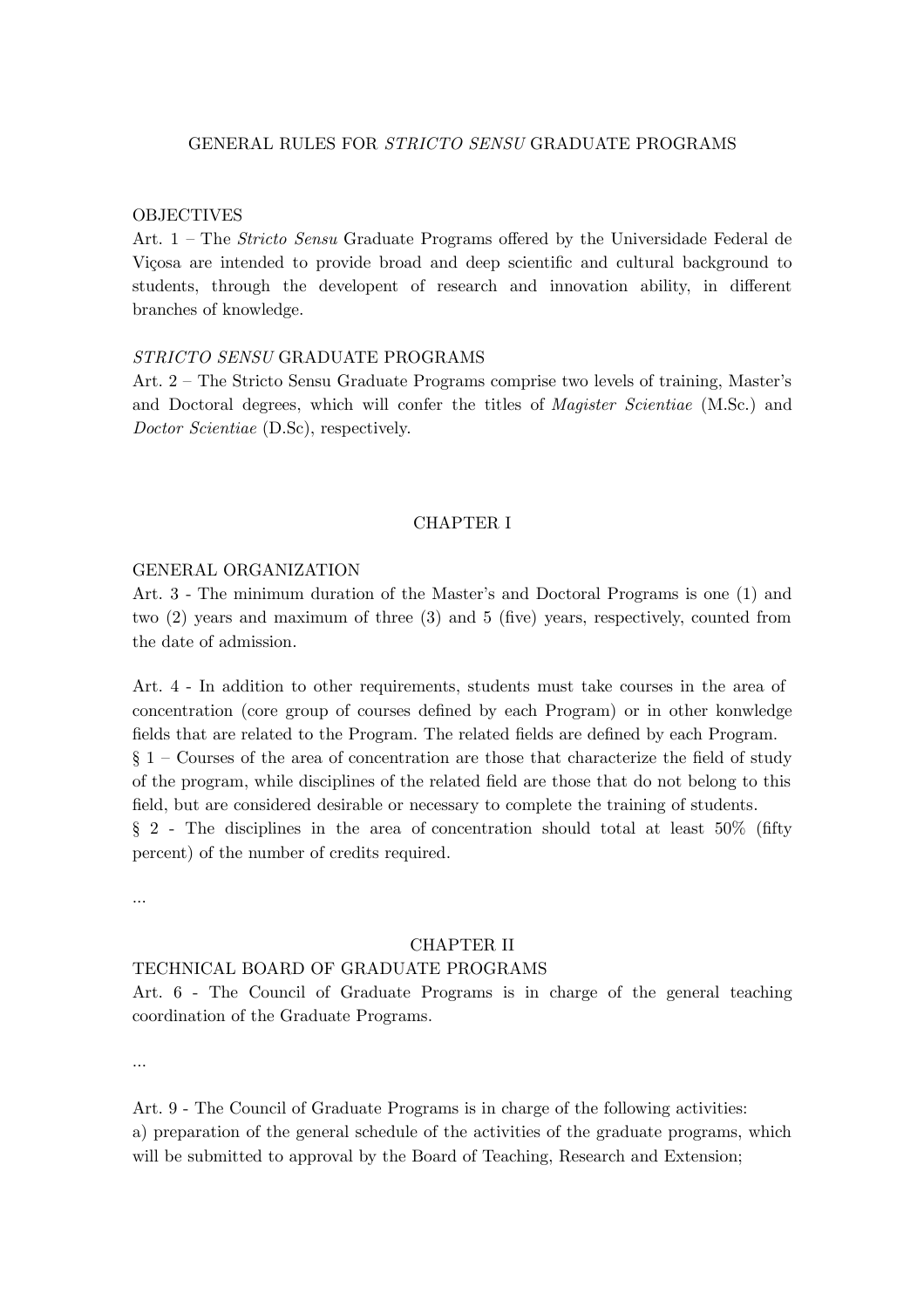b) elaboration of the Statute of Graduate Programs for approval by the Board of Teaching, Research and Extension, and edition of supplementary instructions;

c) establishment of the minimum requirements of the Graduate Programs, after the general standards established by law are met;

d) approval of the areas of concentration of Graduate Programs and the requirements for each of them;

e) accreditation of professionals who will work in the Graduate Programs;

f) approval of the names of candidates for graduate titles;

g) approval of the admission of students indicated by the respective coordinators of Graduate Programs;

h) approval of the number of vacancies for Graduate Programs;

i) promote the development of graduate activities;

j) make adjustments, agreements or arrangements, either academic or fnancial, for the support, cooperation and development of Graduate Programs;

k) evaluation of the operation and performance of Graduate Programs; and

l) performance of actions attributed to an informative and consultative organ of the Board of Teaching, Research and Extension, for graduate studies.

#### CHAPTER III

CREATION OF THE PROGRAMS

…

#### CHAPTER IV

# COORDINATION OF THE PROGRAMS

Art. 13 - The teaching and scientifc coordination of each Graduate Program, under the administration of the respective departments, will be exercised by a Coordinating Committee consisting of:

a) one (1) coordinator, as its chairman, appointed by the head of the department and appointed by the President of the University, whose name is included in a triple list organized by his/her peers;

b) three (3) professors elected by their peers; and

c) one (1) representative of the students in the Program, elected by his/her peers, and respective alternate.

…

Art. 19 - The Coordinating Committee is responsible for:

a) defning the disciplines of the area of concentration and related feld, and establishing if they will be mandatory or optional (electives), which will be approved by competent authorities;

b) establishing specifc requirements of the Program and submitting them to the Council of Graduate Programs;

c) appointing professors to the position of advisors of the Program;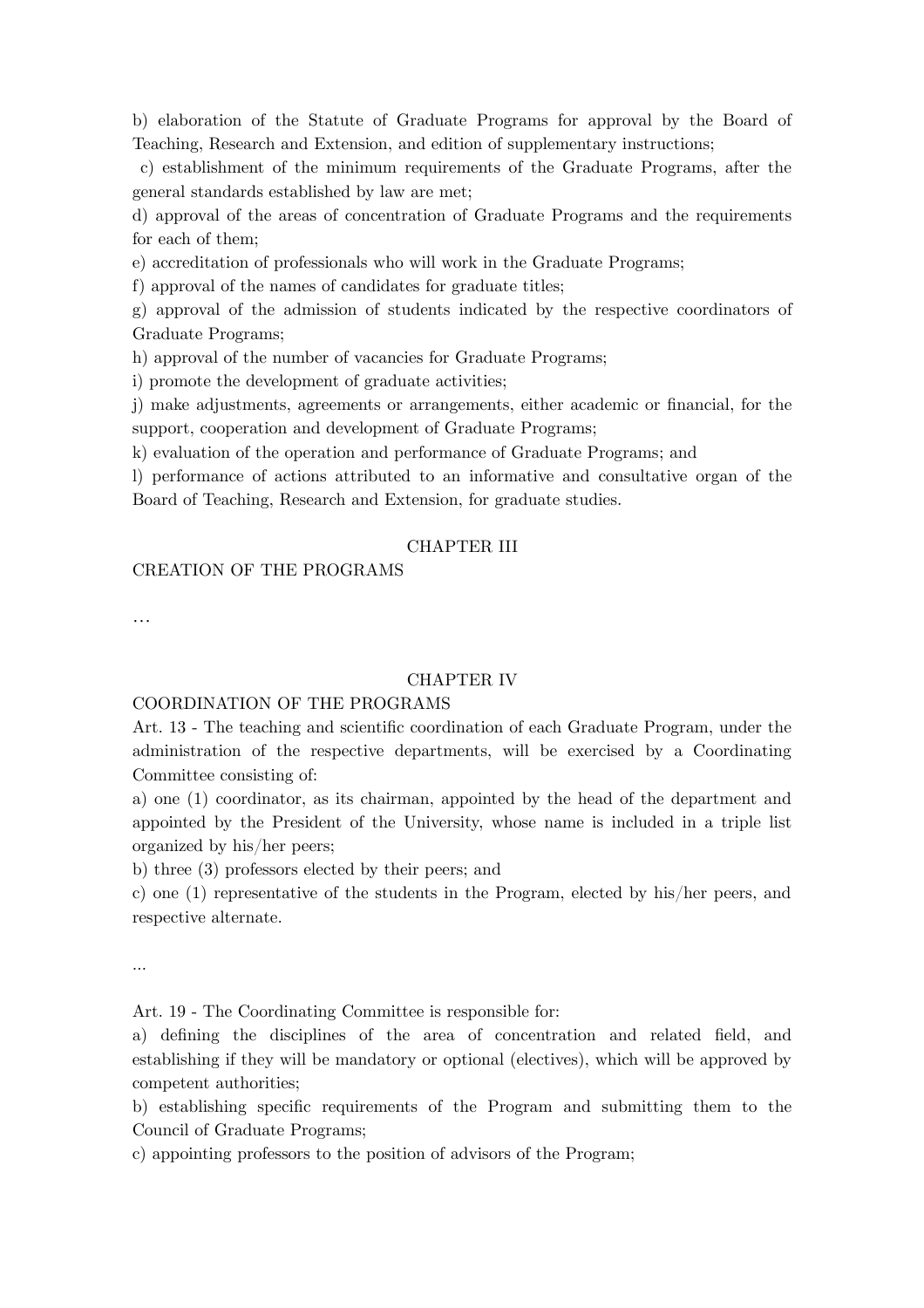d) organizing instructions, standards, plans or projects related to the Program and submitting them to the analysis of competent bodies;

e) proposing to the competent departments the creation of the disciplines required for the Program;

f) opining about the analytical program of the disciplines of the area of concentration or mandatory, suggesting modifcations, when necessary, to achieve the objectives of the Program;

g) selecting qualifed candidates for admission into the program;

h) establishing standards for the operation of Seminars;

i) proposing or opining about the exclusion of students from the Program due to academic or disciplinary reasons;

j) nominating candidates for scholarship granting;

l) assessing or proposing agreements or cooperative arrangements, either academic or fnancial, for the support or development of the Program;

m) receiving, assessing, resolving or referring, as appropriate, suggestions, complaints, representations or resources, from students or professors, related to any scientifceducational issue involving the Program; and

n) taking the appropriate actions attributed to an information and consulting organ related to the Technical Board of Graduate Studies.

Art. 20 - Coordinators have the following specifc duties:

…

#### CHAPTER V

#### ADMISSION TO THE PROGRAMS

Art. 21 - Candidates who have graduated from a higher education institution may be admitted at Graduate Programs, since their curricula contain disciplines relevant to the intended Program.

 $\S$  1 - In the case of undergraduate curricula without sufficient basis for the program claimed, students should take disciplines ofered at undergraduate level, at the discretion of the Coordinator of the Program.

§ 2 – Candidates that have been disconnected from any Graduate Program of the Universidade Fedral de Viçosa, due to low academic performance, abandonement or lapse of time cannot be admitted to the same level of graduate program, for the periods of 2 (two) or 4 (four) years for master's and doctoral degrees, respectively.

§ 3 - Candidates who have been disconnected from any Graduate Program of the Universidade Federal de Viçosa due to disciplinary reasons cannot be admitted to the Graduate Program.

 $\S$  4 - The Registrar's Office is in charge of ensuring compliance with the restrictions set out in paragraphs 2 and 3, by means of their records of students disconnected from graduate programs of the Universidade Federal de Viçosa.

22 – A Master's degree will be required for admission in the doctoral program.

§ - Sole paragraph - On a reasoned proposal by the Coordinating Committee, the Council of Graduate Studies may waive this requirement.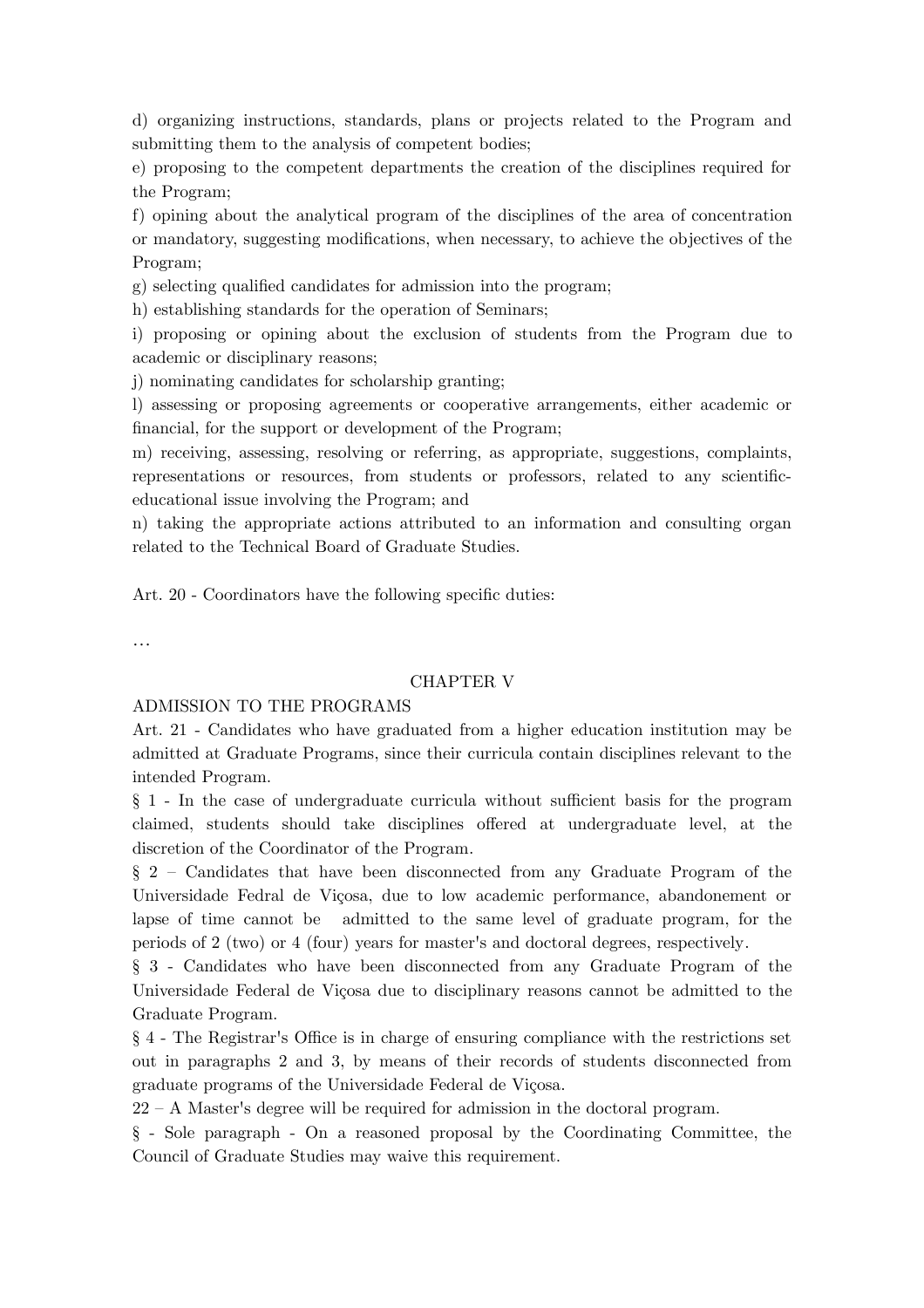Art. 23 – Candidates must present the following documents for application:

a) Enrollment form (two copies);

b) a certifed copy of the certifcate or statement of completion of undergraduate degree (for doctoral program, the certifcate of conclusion of the master's degree program is also required);

c) a certifed copy of the academic transcript of the undergraduate program explaining the evaluation system (the academic transcript of the master's degree program is also required for doctoral degree);

d) Curriculum vitae, one copy (with proof);

e) One 3 x 4 photograph;

f) Copy of Certifcate of Birth or Marriage;

g) Copy of the ID card;

h) Copy of the proof of military service; (Brazilian citizens)

i) Copy of Voter Registration; (Brazilian citizens)

j) Copy of the CPF;

k) three letters of reference, at the discretion of the Program; and

l) proof of payment of enrollment fee, which shall be stipulated by the Universidade Federal de Viçosa.

§ - Sole paragraph - If applicants have only the certifcate of course completion, upon enrollment, they will be obliged to present certifed copy of their diploma to the Registrar's Office.

Art. 24 - The date of submission of application for enrollment shall be divulged in the Academic Calendar of the Universidade Federal de Viçosa.

Art. 25 - Besides the analysis of the documents required in the application process, the Coordinating Committees may adopt other criteria they deem appropriate for the selection of candidates.

Art. 26 - The selection will be valid only for enrollment in the school year for which it was approved or the subsequent period, after consultation with the Program Coordination.

27 - The coordinators will inform the candidates of the result of the selection.

# CHAPTER VI

# ENROLLMENT

Art. 28 - Every semester, on the date fxed by the School Calendar, all students must apply for renewal of enrollment.

…

Art. 30 - Failure to renew enrollment in due season will mean abandonment of the Program and automatic disconnection, if, on the date specifed in the academic calendar, students do not require from the School Board of Enrollment a special leave, which will be valid for the respective semester and granted one  $(1)$  time.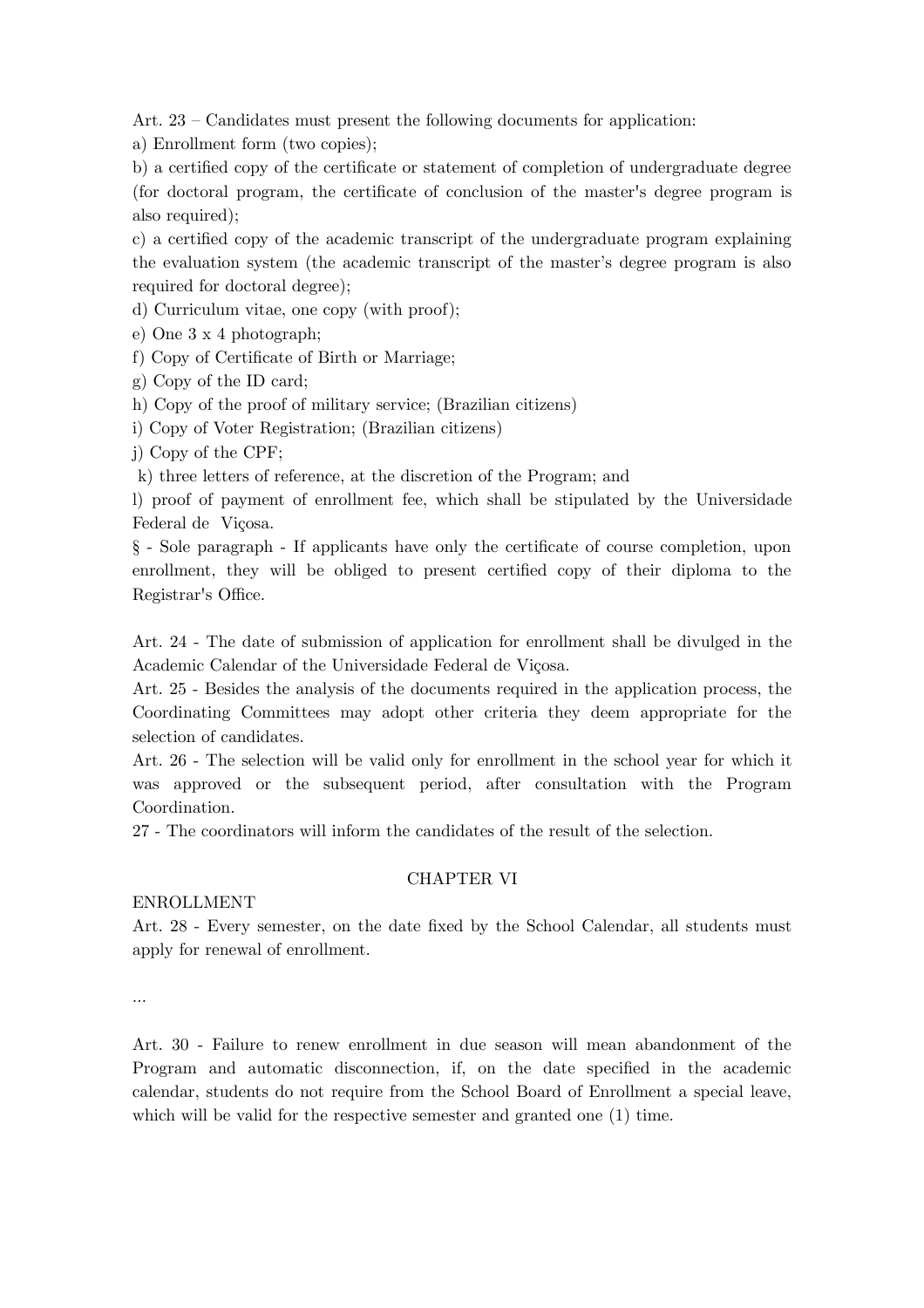Art. 31 - When authorized to conduct activities outside the institution, students are dismissed from enrollment renewal while their period of leave lasts.

Art. 32 - Students may request cancellation of enrollment in one or more disciplines, if their advisors agree.

§ - Cancellation of enrollment will only be granted once for each discipline.

...

# CHAPTER VII

# TEACHING REGIME

Art. 34 - Regular teaching will be organized in the form of courses, with lectures, seminars, directed studies, practical classes and other teaching methods.

§ Sole paragraph - The disciplines will be classifed into three levels, codes 600, 700 and 800, according to the content and focus of their respective analytical programs (syllabus).

Art. 35 - Seminars, Special Problems, Special Topics, Research and Internship in Teaching will be encoded as 700-level disciplines.

§ - Sole paragraph- Seminars should be specifc to each program.

Art. 36 – Credit is the basic unit for assessing the intensity and duration of disciplines. 1 (one) credit is equivalent to ffteen (15) hours of lecture or thirty (30) hours of practical classes.

Art. 37 – Academic performance examination will be carried out through practical work, oral tests, written tests and fnal exam, at the discretion of professors. Specifcally for the discipline Teaching Internship, performance will be evaluated by the coordinator of the discipline and the professors that tutored students in the execution of the planned activities.

Art. 38 - The system used for assessing disciplines will be concept-grade expressed by a letter, according to the following equivalence of relative performance:

CONCEPT-GRADE SYMBOLS PERFORMANCE PERCENTAGE Excellente A from 90% to 100% Good B From 75% to 89% Fair C From 60% to 74% Failure R Below 60% Incomplete I Cancellation of enrollment in Discipline J Cancellation of Enrollment K Satisfactory S Non-Satisfactory N Ongoing Q

§ 1 - In the disciplines Special Problems and Internship in Teaching, students may use the maximum of three (3) credits at each level to complete their study plan.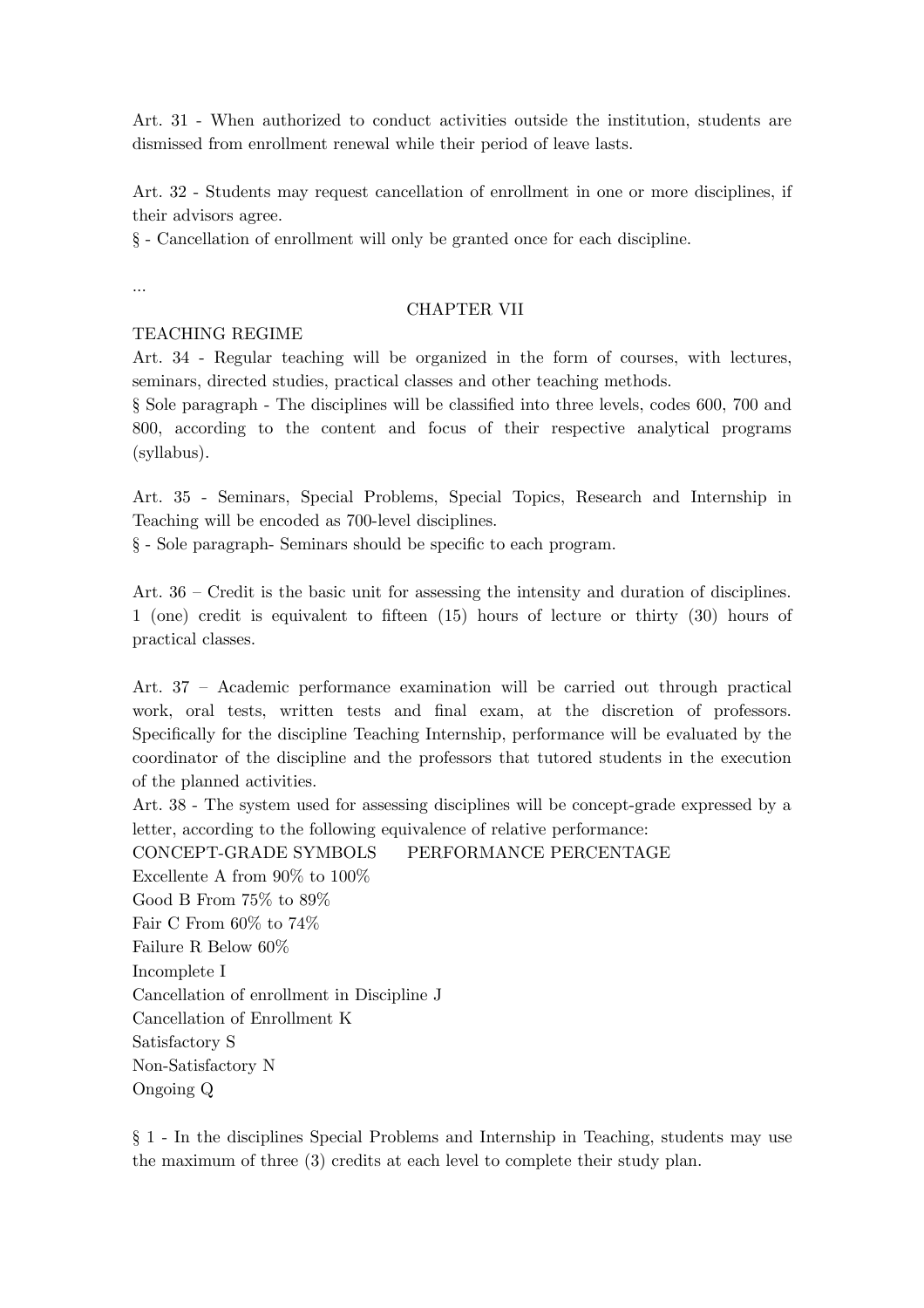§ 2 - The Analytical Programs of Special Problems and Special Topics and a list with the names of the students approved to attend these disciplines should be forwarded to the Board of School Registration, which will create a class for each specifc analytical program, in the same school term.

§ 3 – The discipline Seminar will grant, in each level, 1 (one) or 2 (two) credits, which will not be counted in the performance coefficient, but may be considered to complete the minimum credits required by the program at the discretion of the Coordinating Committee.

§ 4 - The provisional concept I (incomplete) will be attributed to students that discontinue, force majeure, part of their their academic work, and have obtained a performance proportionally sufficient for approval in the evaluations applied. Proof of the hindrances should be given to the professors of the disciplines attended. The concept I (incomplete) will be transformed into R (failure) if the works are not completed and a new concept is not assigned and sent to the Registrar's Office, before the deadline set by the School Calendar.

§ 5 - The concept J (cancellation of enrollment in discipline) refers to the efective cancellation of enrollment.

§ 6 - The concept K (suspension of enrollment) refers to the efective suspension of enrollment.

Article 39 - The requirements that do not give credit or are not counted in the credits provided for in Art. 83 or Art. 84 of this regiment will be evaluated by the following concepts:

- Q Ongoing;
- S Satisfactory; and
- N Non-Satisfactory.

Art.  $40$  - At the end of each term, the performance coefficient is calculated, based on the sum of the number of credits in each discipline, which will be multiplied by 3, 2, 1 and 0, assigned to the concepts A, B, C and R, respectively, and divided by the total number of credits of the respective disciplines.

§ 1 - To calculate the accumulated performance coefcient, the value will be represented with a decimal point, which will be rounded to the next higher fgure if the second decimal point is greater than or equal to 5 (five).

 $\S 2$  - The performance coefficient is achieved by dividing the sum of the points obtained by the sum of credits of the disciplines taken in each term, which have received concepts A, B, C or R.

 $\S$  3 - The accumulated performance coefficient is obtained for all terms students were enrolled.

Art. 41 – Students that obtain concept R in a discipline should attend it again. The last concept obtained should be the fnal result, with the exception of the disciplines Special Problems and Special Topics.

Art. 42 - The disciplines whose concepts are R, I, J or K shall not be used in the counting of the credits required in the program.

Art. 43 - The title will only be awarded to students who met the other requirements and were approved in all disciplines listed in their academic transcript, excepting the disciplines Special Problems and Special Topics.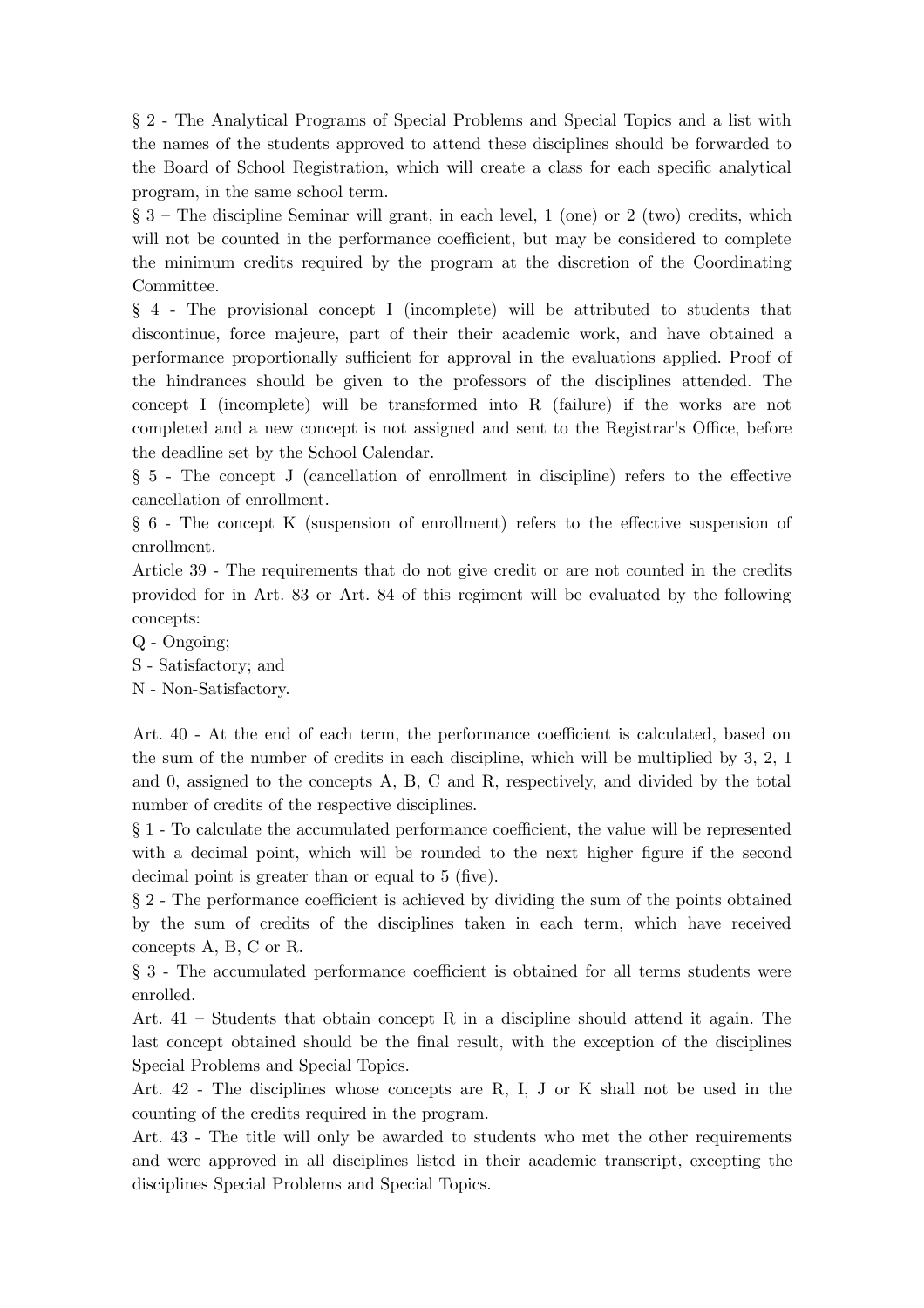Art. 44 - For all purposes under this Statute, students that do not achieve frequency of at least 75% in the teaching activities scheduled will fail.

Art. 45 - Students that fall into one or more of the conditions specifed below will be disconnected from the program, except if they are enrolled in disciplines which are not included in the calculation of the performance coefficient:

a) obtaining, in their first term, performance coefficient below  $1.3$  (one and three tenths);

b) obtaining, in their second term, accumulated performance less than 1.7 (one and seven tenths);

c) obtaining, in their second term, accumulated performance coefficient less than  $2.0$ (two), having completed the minimum number of credits required by the program;

d) obtaining, in their third term and in the subsequent terms, an accumulated performance coefficient of less than  $2.0$  (two);

e) obtaining grade R (failure) in any discipline for the second time, either in undergraduate or graduate program, except in the case of specifc disciplines, to meet the requirements of foreign language;

f) obtaining two concept-grades N (Non-Satisfactory), either consecutive or not, in Research; and

g) failing to complete all requirements of the program within the prescribed period.

§ - Sole paragraph - The concept "R" will be counted in the calculation of the performance coefficient, while another concept is not attributed to the discipline taken twice.

#### CHAPTER VIII

#### ADVICE TO STUDENTS

Art. 46 - The didactic orientation to students will be exercised by advisors or, alternatively, by co-advisors.

§ - Sole paragraph - Advisors will be appointed by the Coordinating Committee, subject to the provisions of the Internal Statute of the program.

Art. 47 - Research for writing dissertation or thesis will be supervised individually by an advisor or, optionally, by an Advisory Committee formed by an advisor and coadvisor(s).

Art. 48 – Advisors are specifcally in charge of:

a) organizing students' study plan;

b) proposing the names of co-advisors who will take part in the Advisory Committee;

c) conducting research, object of the dissertation or thesis of students, and assigning the concept obtained in assessments;

d) promoting regular meetings with the participation of students and the Advisory Committee;

e) approving the application for renewal of enrollment as well as requests for replacement, cancellation and enrollment for disciplines and suspension of enrollment;

f) assisting students in issues related to current academic standards and processes;

g) chairing the Board of Defense of Dissertation or Thesis or the Board of the Qualifcation Examination.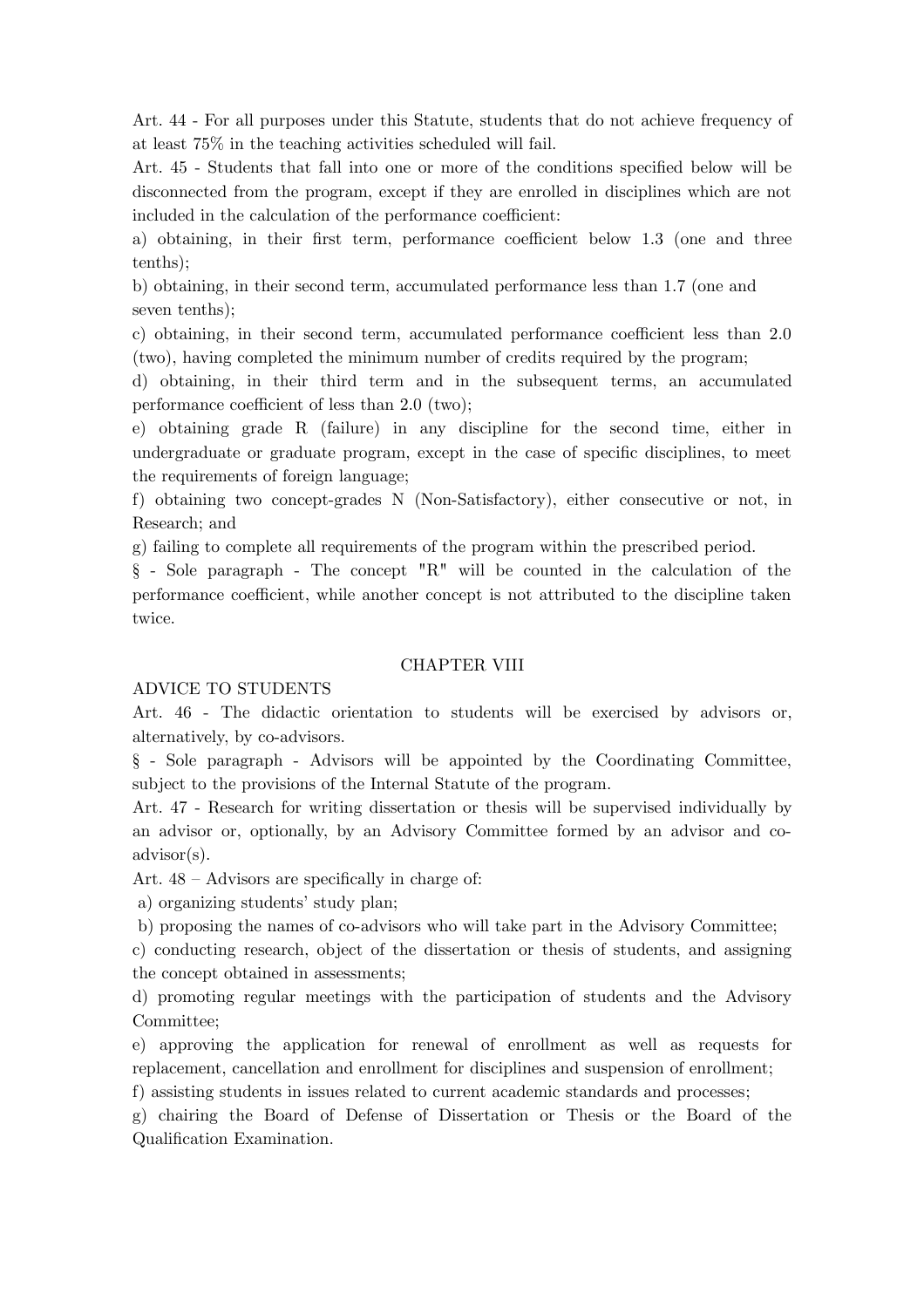Art. 49 - The average number of students under orientation of a professor cannot exceed (6), for each Graduate Program.

### CHAPTER IX

### STUDY PLAN

Art. 50 - The Study Plan will necessarily contain the courses of the area of concentration and related feld, as well as seminars, foreign language and area of research for the dissertation or thesis.

§ 1 - The courses attended out of the Universidade Federal de Viçosa will be classifed as belonging to the area of concentration, related feld or out of the program, at the discretion of the Coordinating Committee of the Program.

§ 2 - Enrollment in the course "Internship in Teaching" can only be made by students enrolled in the Graduate Program of the Universidade Federal de Viçosa, subject to availability of vacancy, to be defned by the respective department, and consent from students' advisors and the coordinator of the discipline

Art. 51 - After being approved by advisors and students, the Study Plan will be analyzed by the Coordinator of the Program and the Chairman of the Council of Graduate Studies, by the end of the frst term attended by students at the University.

§ 1 – Without an approved Study Plan, students cannot be enrolled in the second term. § 2 - The Study Plan may be changed by suggestion from advisors.

…

#### CHAPTER X

# FOREIGN LANGUAGE REQUIREMENT

Art. 53 - Students will have three alternatives to meet the foreign language requirement:

a) approval in a foreign language profciency examination applied by the Department of Languages or the Coordination of Graduate Program;

b) approval in disciplines recognized by the Technical Board of Graduate Studies as sufficient; and

c) approval in standardized foreign language examinations.

Art. 54 - The profciency examinations, prepared by the Department of Languages, will be applied on dates mutually agreed with the School Calendar.

Art. 55 - The concept "N" obtained in a foreign language discipline will be automatically replaced by the concept "S" when students are successful in a foreign language proficiency examination.

#### CHAPTER XI

USE OF CREDITS

Art. 56 - credits of course taken at the Universidade Federal de Viçosa may be used, provided that they are consistent with the content of the program in which students are enrolled.

§ - Sole paragraph - Credits obtained in disciplines specifc to the *Lato Sensu* program cannot be used.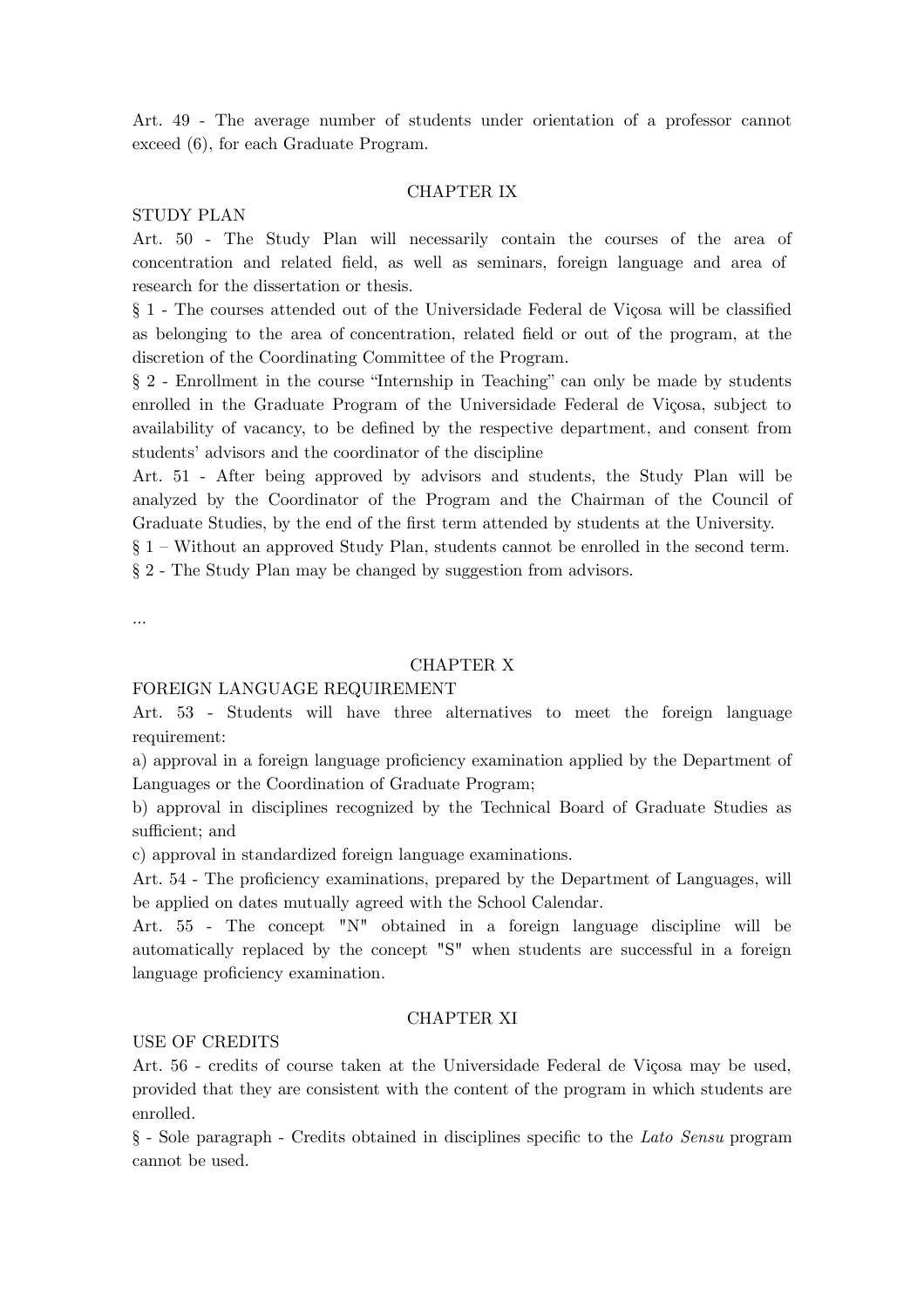#### CHAPTER XII

#### TRANSFER OF CREDITS OBTAINED OUTSIDE THE UFV

Art. 62 - The Universidade Federal de Viçosa may accept the transfer of credits obtained at other education institutions, for disciplines consistent with the Program to which students are bound, up to 50% (fifty percent) of the number required in Art. 83 or 84 of this Statute.

§ 1 - Only disciplines with concept A and B can be transferred.

§ 2 - Credits obtained in disciplines specifc to Lato Sensu Programs cannot be transferred.

§ 3 - Credits obtained in disciplines taken at double level condition, as undergraduate students, cannot be transferred.

...

Art. 65 – Credit transfer must be recommended by the Coordinating Committee of the Program and approved by the Council of Graduate Studies.

### CHAPTER XIII

#### QUALIFYING EXAM

Art. 67 - Every candidate for the title of *Doctor Scientiae* should undergo a qualifying examination.

§ - The qualifying examination aims to assess whether students have the scientifc and cultural training expected for a contender for the title of *Doctor Scientiae*.

Art. 68 - Only students who have obtained all credits demanded in their study plan can take the qualifying examination.

...

Art. 70 - The Examination Board shall be composed of fve (5) members who hold Doctoral degree.

Sole Paragraph - The Board shall have five  $(5)$  full members and two  $(2)$  alternates.

Art. 72 - The qualifying examination will consist of two stages, one written and another oral, and will address areas of knowledge relevant to students' training.

Art. 73 – Students who obtain the unanimous positive indication from the members of the Examining Board shall be considered approved.

74 - The test results should be reported to the Dean of Research and Graduate Studies, in proper form, within ten (10) days after its completion.

Art. 75 – Students who failed the qualifying examination will be given another chance, after a maximum of six (6) months from the date of realization.

# CHAPTER XIV

#### THE RESEARCH PROJECT

Art. 76 - Every graduate student should prepare a compulsory research project for the development of their dissertation or thesis.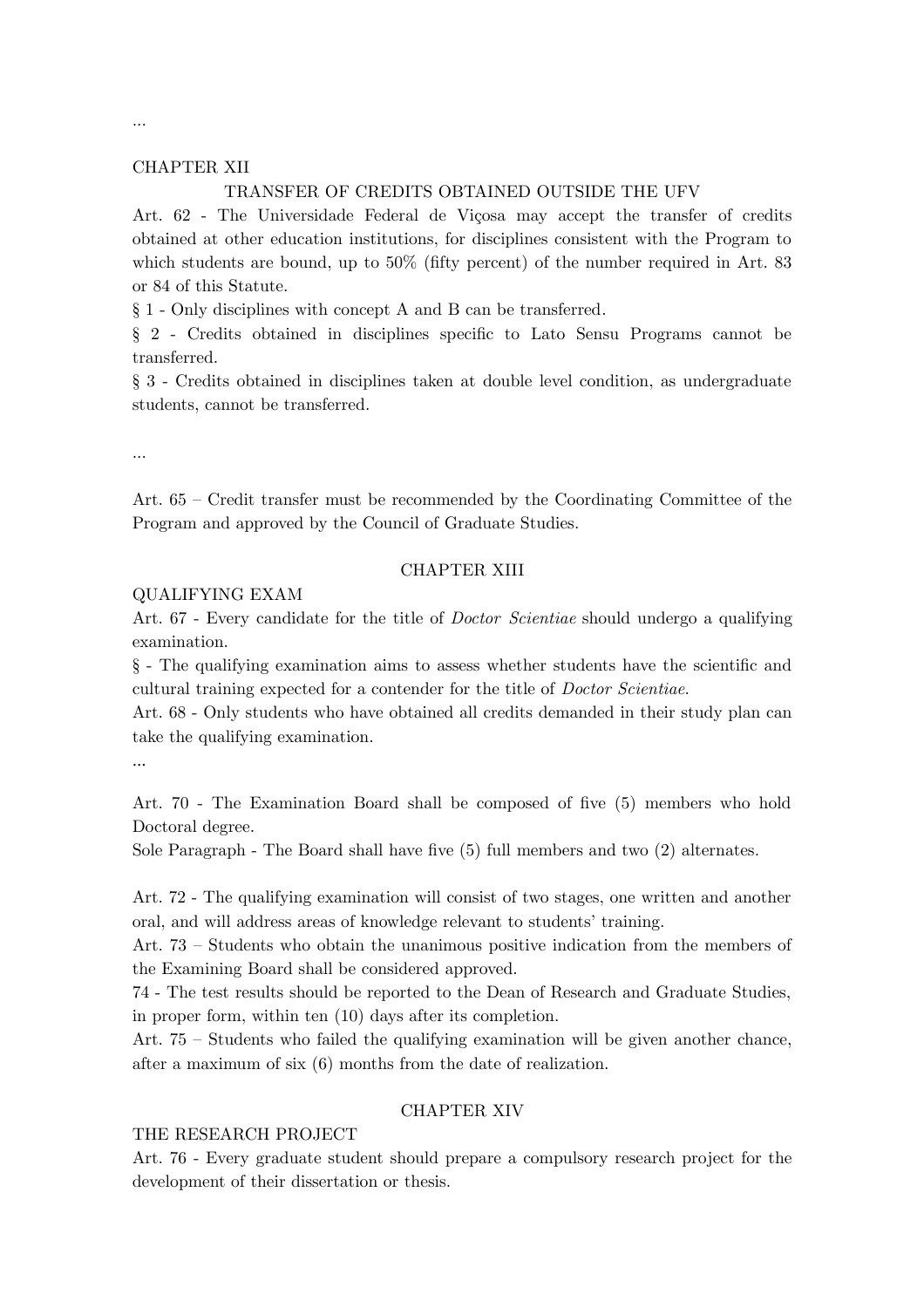Art. 77 - The research project shall be prepared under the supervision of the Advisory Committee, approved by the head of the department and the director of the Center for Sciences and registered in the office of the Dean of Research and Graduate Studies.

Art. 78 - The research projects of students applying for the title of *Magister Scientiae* or *Doctor Scientiae* will be delivered mandatorily for registration in the office of the Dean of Research and Graduate studies up to the last day of the disclosure of the concepts for the third and ffth terms, established in the School Calendar, respectively.

§ 1 - All students applying to the titles of *Magister Scientiae* or *Doctor Scientiae* will be required to enroll in the discipline Research, after the payment of due fees, in the second and fourth renewal of enrollment, respectively.

 $\S 2$  – If students fail to meet the deadlines established in the caput of this article, they will be given concept 'N' in Research.

#### CHAPTER XV

#### DISSERTATION OR THESIS

Art. 79 - All graduate students who are candidates for the title of *Magister Scientiae* or *Doctor Scientiae* shall prepare and defend a dissertation or thesis, respectively, and be approved in it.

§ 1 - The dissertation or thesis may be written in English, Portuguese or Spanish, at the discretion of the Advisory Committee.

§ 2 – Candidates, the Advisory Committee and the Examining Board are in charge of the formatting, language and content of the dissertation or thesis.

§ 3 - The dissertation or thesis, under the supervision of the Advisory Committee, should be based on original research work that really contributes to scientifc knowledge on the subject.

§ 4 - The results of the research carried out for obtaining the Master's degree or Doctoral degree are subject to current laws, rules or resolutions related to intellectual property of the Universidade Federal de Viçosa.

Art. 80 - The dissertation or thesis will be defended before a board formed by holders of doctoral degree, under the chairmanship of the respective advisors.

§ 1 - The dissertation board will include at least 3 (three) full members and 2 (two) alternates.

§ 2 - The Board of thesis will be appointed with at least fve (5) members and two (2) alternates.

§ 3 - The members of the Board, proposed by the Advisory Committee and indicated by the Coordinator of the Program, will be appointed by the President of the Technical Board of Graduate Studies.

 $\S 4 - At least 1 (one) of the full members of the dissertation board should not belong to$ the Program or to students' Advisory Committee.

 $\S$  5 – At least 1 (one) of the full members of the thesis board should not belong to the Program and 1 (one) member should not belong to the Universidade Federal de Viçosa, and none of these two should belong to the Advisory Committee of the respective student.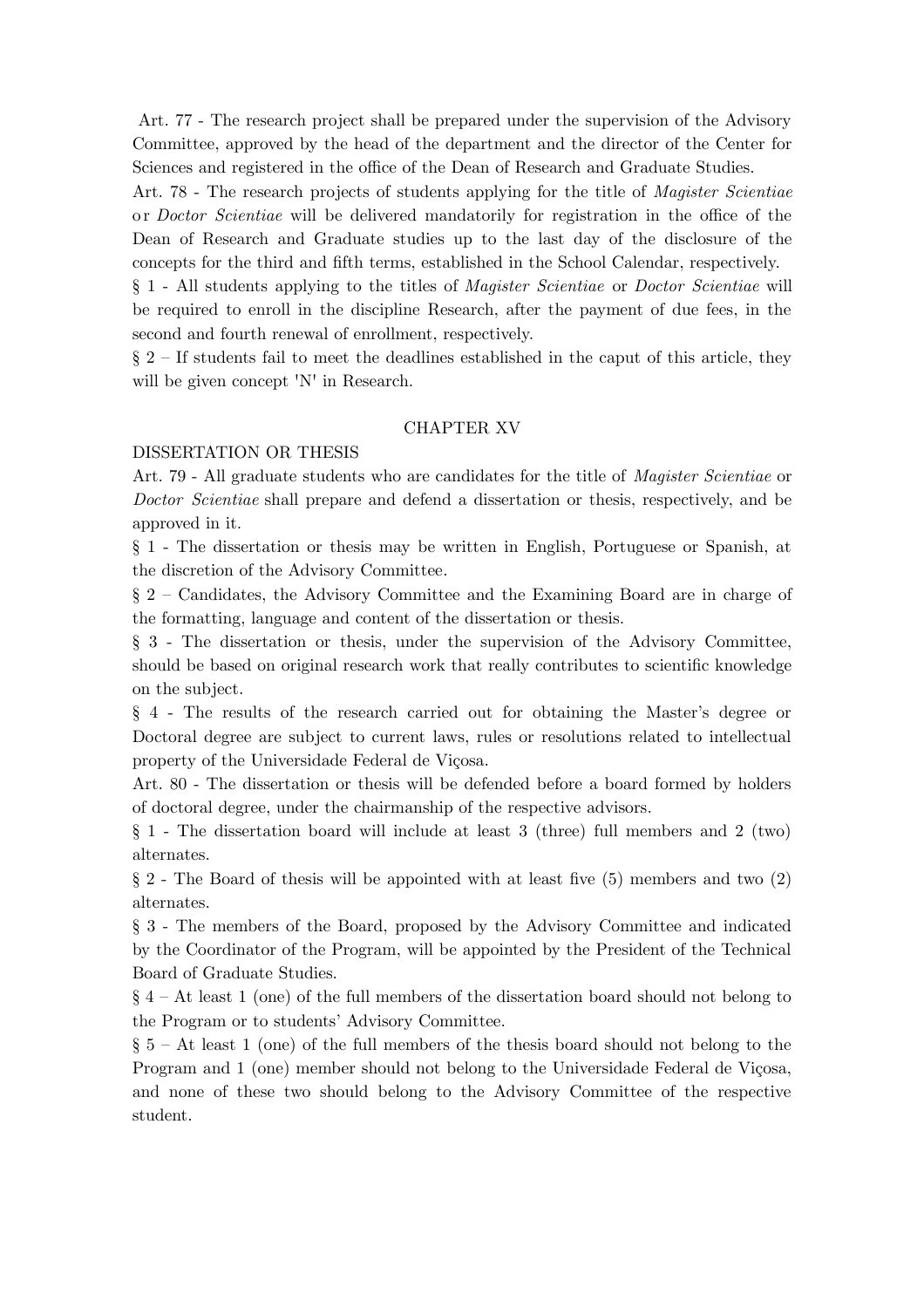§ 6 – After the desgination of the board of thesis or dissertation defense, a minimum period of 10 (ten) days shall be observed for the defense. Advisors should set the date, time and place of the defense and inform the members of the board and students.

§ 7 - The defense of the dissertation or thesis should also include assessment of the knowledge acquired by the applicant during the development of the program.

§ 8 - Candidates receiving the unanimous indication from the members of the board will be approved.

§ 9 – Candidates disapproved can be submitted to another defense, at the discretion of the Examining Board.

§ 10 - The result of the defense should be reported to the Dean of Research and Graduate Studies, in proper form, within 10 (ten) days after its completion.

§ 11 – If advisors are unable to attend, by force majeure, the Coordinating Committee of the Program will indicate one of the members of the Examining Board to preside, as alternate, with knowledge of advisors.

...

#### CHAPTER XVI

#### ACADEMIC TITLE

Art. 83 - The title of *Magister Scientiae* will be granted to students that:

a) complete at least 24 (twenty-four) credits in disciplines of the Graduate Program to which they are bound, in accordance with the provisions of this Statute, with an accumulated performance coefficient equal to or higher than  $2 \text{ (two)}$ ;

b) meet the foreign language requirements;

c) meet the requirements of the discipline Seminar; and

d) submit the text of their duly approved dissertation and copies of its fnal version to the Dean of Research and Graduate Studies.

Art. 84 - The title of *Doctor Scientiae* will be granted to students that:

a) complete at least 24 (twenty-four) credits, if they have a title of *Master's* or *Magister Scientiae*, or 48 (forty-eight) credits, if they have only a bachelor's degree in disciplines of the Graduate Program to which they are bound, according to the provisions of this Statute, with accumulated performance coefficients equal to or higher than 2 (two);

b) meet the foreign language requirements;

c) meet the requirements of the discipline Seminar; and

d) submit the text of the duly approvd thesis and copies of its fnal version to the Dean of Research and Graduate Studies.

Art. 85 - The Technical Board of Graduate Studies or the Coordinating Commission may establish other requirements for the Program, besides those already specifed.

#### CHAPTER XVII

THE ISSUANCE OF A CERTIFICATE OF SPECIALIZATION FOR MASTER'S DEGREE STUDENTS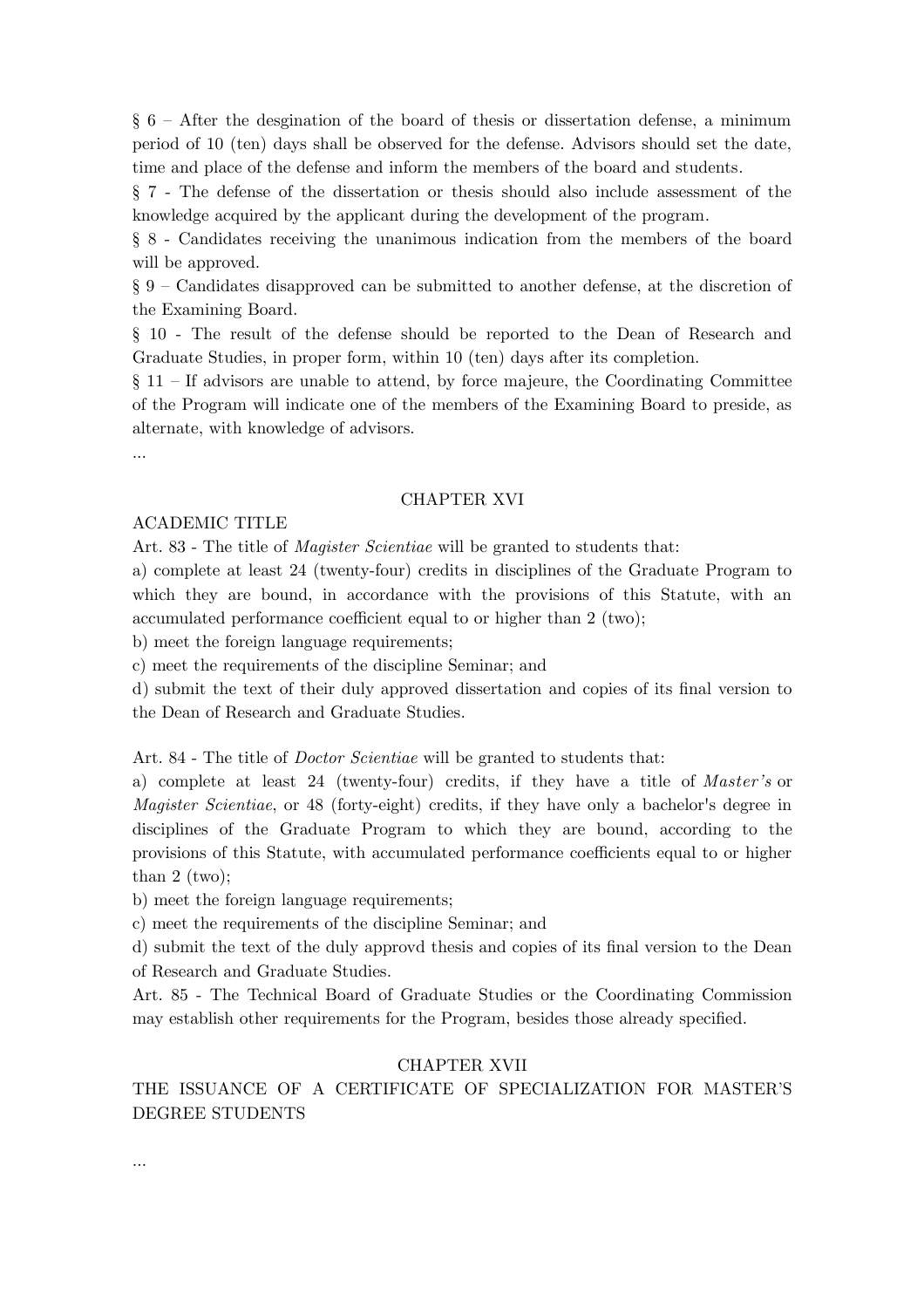#### CHAPTER XVIII

# CO-TUTELAGE AND GRADUATE DUAL PROGRAMS IN PARTNERSHIP WITH FOREIGN INSTITUTIONS OF HIGHER EDUCATION

Art. 90 - Co-tutelage is understood as academic cooperation in *stricto sensu* graduate studies agreed between the UFV and foreign institutions, in which students in training receive shared guidance of faculty members of the institutions involved.

§ 1 Defnitions: a) dual/joint title - two or more degrees conferred by two or more institutions for the same study program developed separately and implemented in each of the participating institutions; b) joint degree - degree jointly awarded by institutions or degree conferred by each institution participating of a program developed and recognized by the institutions concerned.

§ 2 For each thesis and/or dissertation developed in co-tutelage, a specifc agreement should be signed between UFV and the foreign institution. This agreement must be approved by the Technical Board of Graduate Studies.

§ 3 - The agreement for co-tutelage will be signed between the higher courts of the institutions, with agreement of the coordinators of the graduate programs involved.

§ 4 - International graduate dual programs, in association with foreign institutions recognized by CAPES, are considered as co-tutelage.

Art. 91 - Students developing thesis and/or dissertation under co-tutelage agreement will graduate from the partner institutions.

§ 1 - The board of examiners of the defense of thesis/dissertation must have at least one representative from each institution.

 $\S 2$  – The session for defense of thesis/dissertation will not require the presence of the assessors and students in the same location. Technological resources can be used to communicate in real time.

§ 3 - Theses/dissertations can be written and defended in the languages mentioned in Art. 79, § 10, as defned in the agreement of co-tutelage.

Art. 92 – The protection of the theme of the thesis/dissertation, as well as publication, exploitation and protection of research results which are common to both institutions should be ensured in accordance with the provisions of the cooperation agreement signed between the parties and specifc legislation of each country involved in the cotutelage agreement.

Art. 93 - Applicants must comply with all requirements of the agreement between the institutions to obtain the title in co-tutelage.

#### CHAPTER XIX

# OFFSHORE GRADUATE STUDIES

Article 94 - The UFV will offer graduate programs abroad to other institutions through agreements. The degree conferred to these programs, either master's or doctoral degree, will be in offshore degree mode.

§ 1 - The ofshore degree mode will be held in co-tutelage. In this case, the provisions of Chapter XVIII are applied.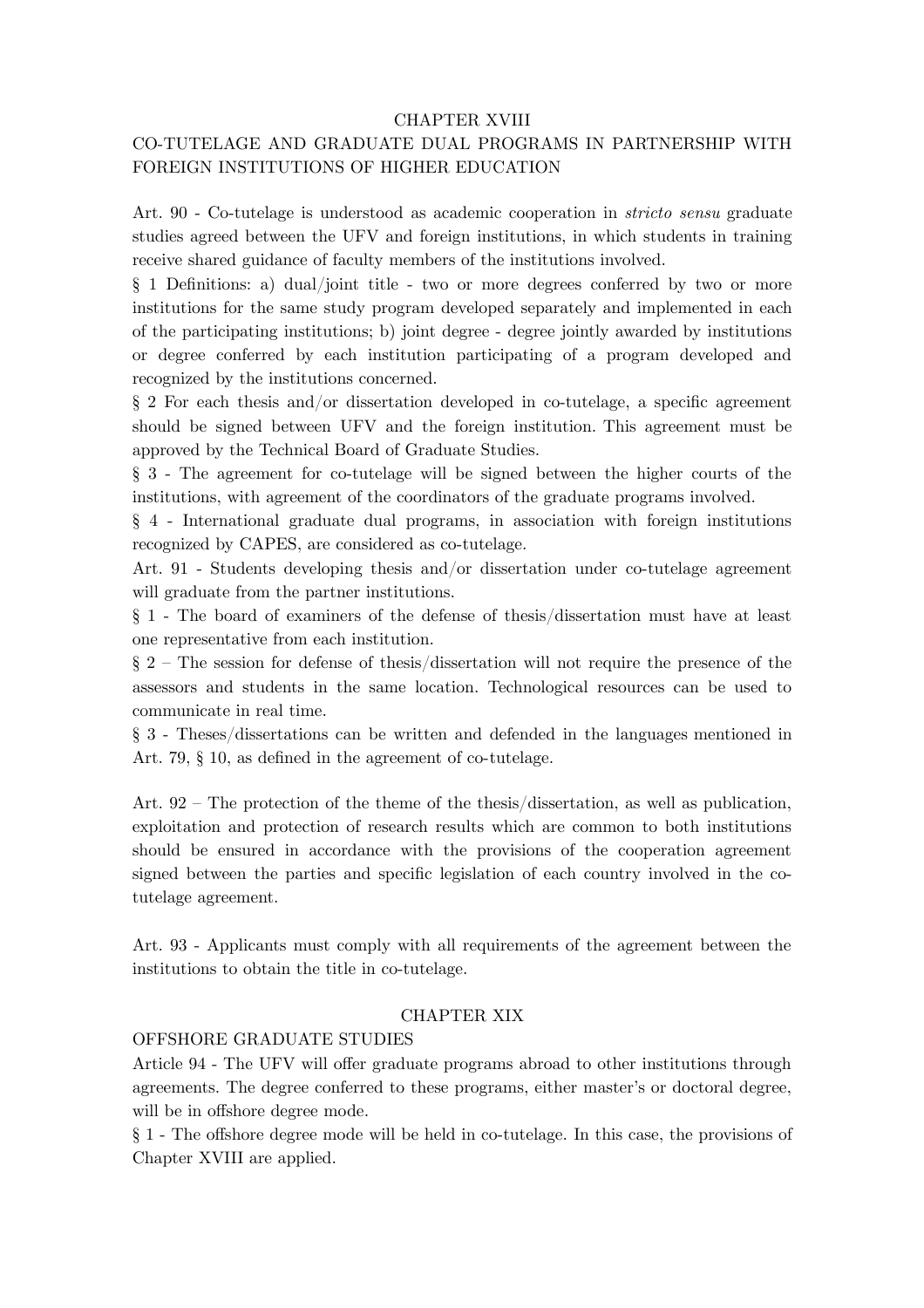# TITLE III

# NON-BOUND STUDENTS

Art. 95 - The Universidade Federal de Viçosa may accept non-bound students who are interested in improving their knowledge without pursuing, however, a graduate title.

Art. 96 - Applicants must submit the following documents upon enrollment:

a) due enrollment form (two copies);

b) a certifed copy of the diploma or statement of completion of undergraduate degree;

c) a certifed copy of the academic transcript of the undergraduate program, declaring the evaluation system adopted;

d) a 3 x 4 photo;

e) Copy of Birth or Marriage Certifcate;

f) copy of Identifcation Card;

g) copy of proof of Military Service;

h) copy of Voter Registration Card; and

i) copy of CPF.

§ - Candidates must specify the disciplines they want to attend, in the application form. Art. 97 - The application period will close thirty (30) days prior to the ofer of the discipline (s) and must be approved by the coordinator of each discipline and the head of each department that ofers these disciplines.

§ 1 - The application shall be made in each department that ofer disciplines and shall meet the criteria established above.

§ 2 - Non-bound students may enroll in up to 3 (three) disciplines per regular term, in the maximum of two (2) terms.

Art. 98 - Admission of non-bound students will be valid for one semester.

§ 1 - The enrollment fee will correspond to the value of the enrollment of students who are starting the Graduate Program, according to the rates set by the Universidade Federal de Viçosa.

§ 2 - The granting of new enrollment as non-bound student will be conditional on the approval in discipline (s) previously attended

Art. 99 - Non-bound students may request cancellation of enrollment in disciplines, respecting the dates specifed in the academic calendar.

# TITLE IV

# STUDENTS ENROLLED IN OTHER INSTITUTIONS (BOUND STUDENTS)

Art. 100 - The Universidade Federal de Viçosa may accept graduate students regularly enrolled in stricto sensu Graduate Programs from other Higher Education Institutions who wish to take disciplines of the UFV stricto sensu Graduate Programs.

Art. 101 - Upon enrollment, applicants must submit to the Dean of Research and Graduate Studies the following documents:

a) certifed copy of the academic transcript of the Graduate Program in which they are enrolled;

b) request for enrolling in the discipline (s) they wish to attend;

c) request from the institution they are bound to.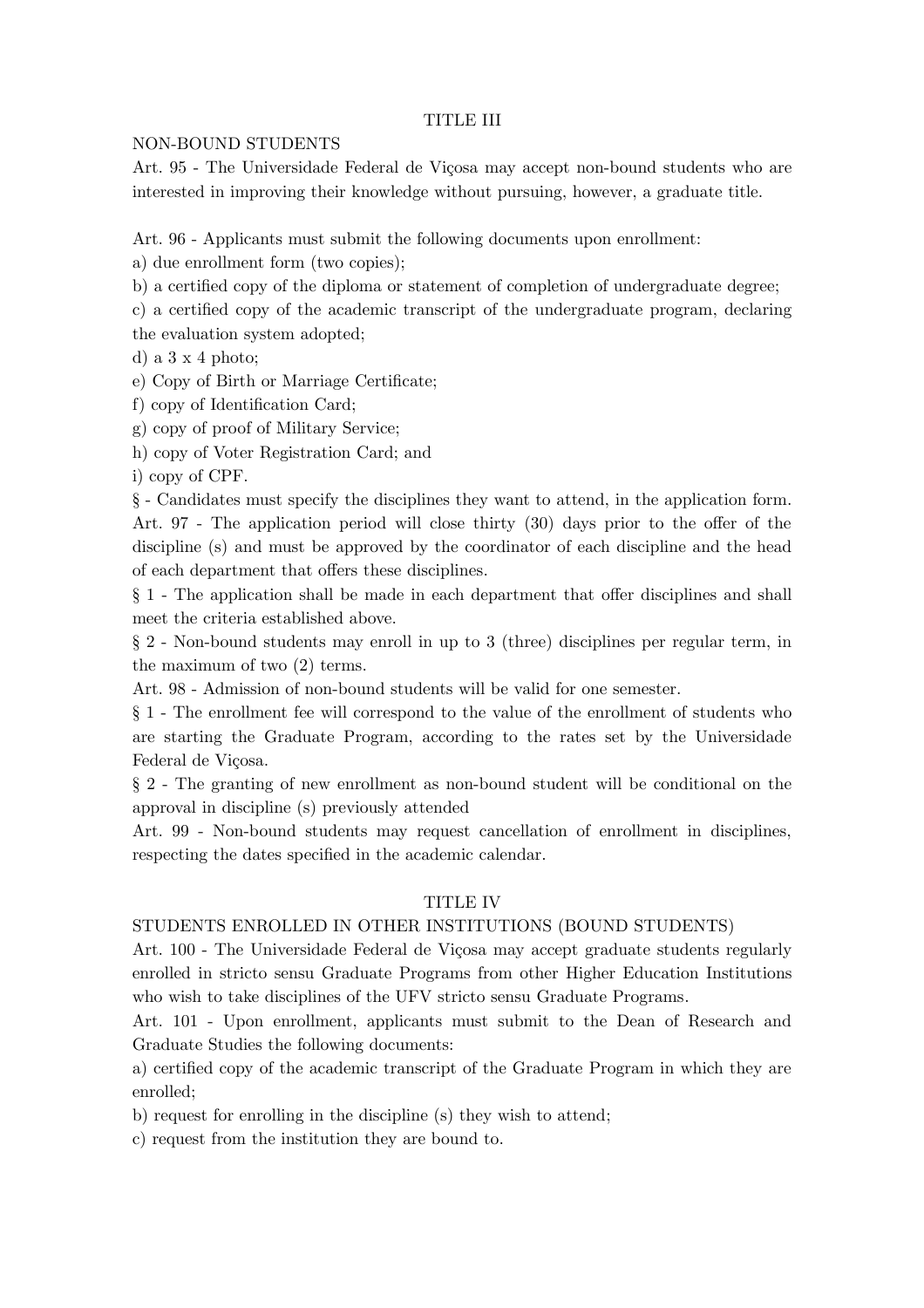Art. 102 - The period for application will terminate thirty (30) days before the start of the classes of the discipline(s) required. The application for enrollment must be analyzed and approved by the Coordination of the respective Graduate Program of the Universidade Federal de Viçosa and by the coordinator of each discipline and the head of each department that ofers these disciplines.

§ - Sole paragraph - Bound students may attend a maximum of twelve (12) credits. Art. 103 - Admission of bound students will be valid for one semester.

§ 1 - The enrollment fee will be equivalent to the rate for renewal of enrollment in Graduate Programs, as established by the Universidade Federal de Viçosa.

§ 2 - The granting of new enrollment as bound student will be conditioned to approval (s) in the discipline (s) previously taken.

Art. 104 - Bound students may request cancellation of enrollment in one or more disciplines, within the dates specifed in the academic calendar.

...

### TITLE VI

#### ACCREDITATION OF PROFESSORS AND RESEARCHERS

Art. 107 – UFV higher education professors holding a doctorate degree will be accredited for the exercise of graduate activities.

§ Sole paragraph – graduate activities are understood as teaching, research, co-advising and advising.

Art. 108 – The exercise of orientation activities in a graduate program will require the accreditation of faculty members specifcally for the program.

§ 1 - The criteria for accreditation of professors as advisors will be established by the respective Coordinating Committee and approved at a regular meeting of the Technical Board of Graduate Studies.

§ 2 - The Coordinating Committee, considering the criteria in § 1, indicates the accreditation of the professors that request it to the Dean of Research and Graduate Studies.

§ 3 - At intervals of no more than 5 (fve) years, professors will forward to the Coordinating Commission their request for re-accreditation as advisors in the program. Based on the criteria established in § 1, the Coordinating Committee shall decide whether the professors who require re-accreditation will be re-accreditated or not by the Dean of Research and Graduate Studies.

§ 4 - If a professor is not re-accredited as advisor, he/she must complete his/her advisory work still in progress.

Art. 109 – High school teachers and technicians from the Universidade Federal de Viçosa who hold a doctoral degree may be accredited as co-advisors and advisors.

Art. 110 - The accreditation of researchers or faculty members from other institutions that hold doctoral degree should be carried to allow them to become co-advisors and advisors specifcally of master's and doctorate students.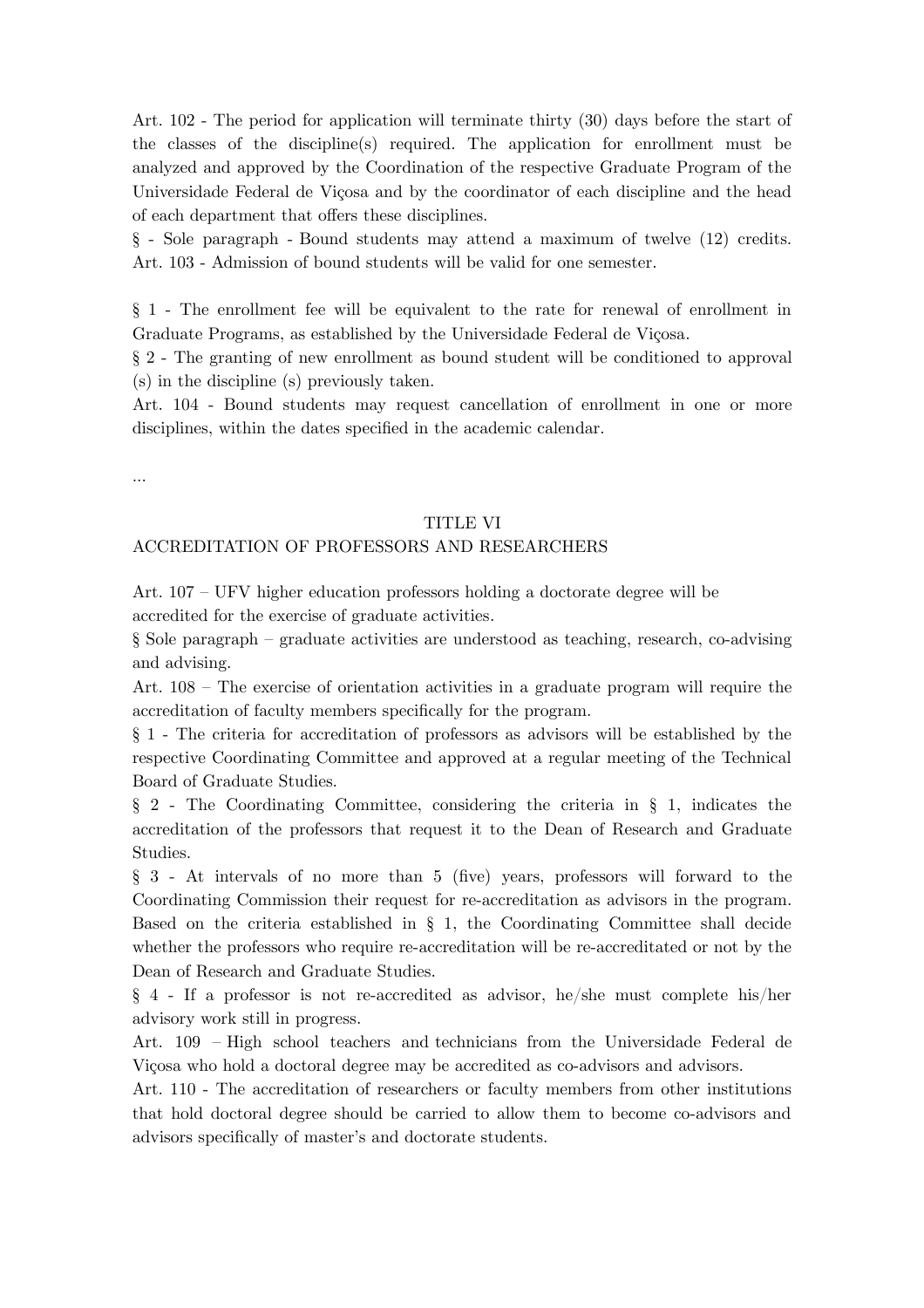§ - The accreditation of professors/researchers outside the Universidade Federal de Viçosa will not imply employment of any nature by the University, nor entail any liability on its part.

Article 111 - The request for accreditation must be submitted in the form of process, to the Dean of Research and Graduate Studies, by the department to which the respective professor/technician belongs, after analysis by the Coordinating Commission of the Program, where the professor/technician will perform most activities. Requests from researchers or professors from other institutions will be submitted only by the Coordinating Committee of the Program.

§ - Sole Paragraph - The process should include reasoned justifcation, curriculum of the candidates, proof of the title achieved and authorization from their immediate boss, for researchers or professors from other institutions.

Article 112 - The chairman of the Technical Board of Graduate Studies is responsible for probating the process and authorizing the enrollment of advisor professors; and the Technical Board of Graduate Studies is responsibe for approving the accreditation of professors who do not teach in higher education programs and technicians of the Universidde Federal de Viçosa, as well as professors and technicians from other institutions.

# TITLE VII

# FINAL PROVISIONS

Art. 113 - The Graduate Programs at the Universidade Federal de Viçosa shall be governed by the provisions of this regiment, without prejudice to specifc provisions of the Statute, General Rules of the University and other standards, Acts and Resolutions established by the competent Governing Bodies.

Art. 114 - The provisions of this regiment for Postgraduate studies may be modifed by the competent authorities, where necessary, even during the school year.

Art. 115 – Contrary provisions are therefore revoked, in particular, Resolution No. 1/2006-CEPE.

Art. 116 - These Rules shall enter into force on the date of their publication.

SPECIAL SUMMER PERIOD

The Special Summer Period, which lasts for a minimum of 45 (forty-fve) days, takes place in the months of January and February and ofers disciplines at undergraduate and graduate levels. Enrollment is open to students admitted to regular graduate programs, non-bound students, or students enrolled in other higher education institution.

# COEFFICIENT OF PERFORMANCE

1. COEFFICIENT OF PERFORMANCE (CR) is achieved by dividing the sum of the points obtained during a term by the sum of credits of the disciplines in which students are enrolled. For example:

Calculation of the Coefficient of Performance Disciplines Credits Concepts Values Points

CTP 710 4 C 1 4 CTP 600 3 B 2 6